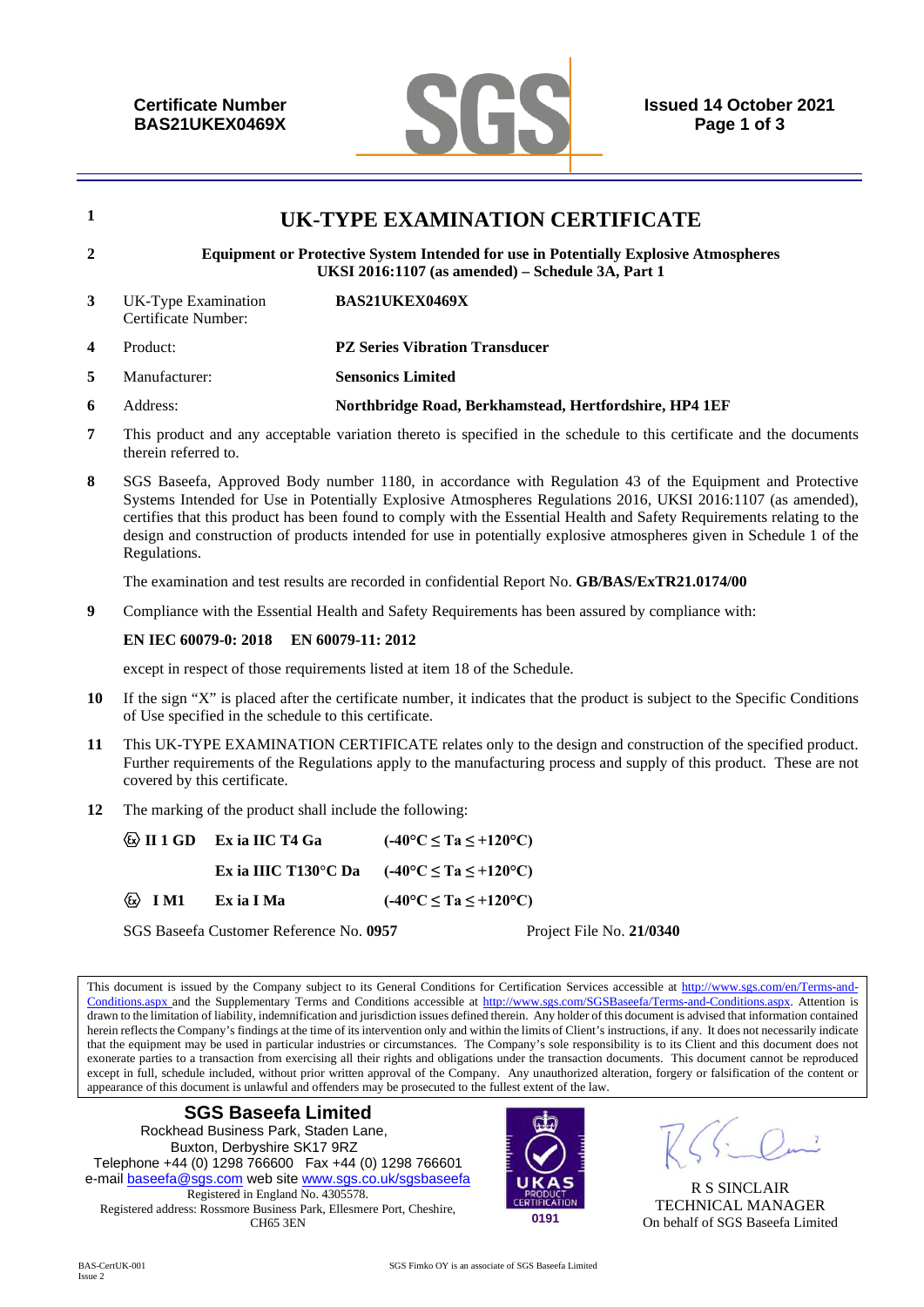

# **13 Schedule**

# **14 Certificate Number BAS21UKEX0469X**

#### **15 Description of Product**

The PZ Series Vibration Transducer is designed to convert a mechanical vibration into an electrical output signal (mV or 4- 20mA).

It comprises a piezoelectric crystal and various electronic components (depending on the variant) mounted on two printed circuit boards, encapsulated as an inner assembly within a metal enclosure which may differ in mounting arrangement. Electrical connections are made to the free-end of an integral cable or a 2-pin connector.

The variants and their outputs covered by this certificate are as follows:

PZS 100mV/g Accelerometer

PZV 4mV/mm.s<sup>-1</sup> Velocity Transducer

PZDC 4-20mA Velocity Transducer

Each variant may be enclosed within a 3-point mounting base enclosure, captive mounting bolt enclosure or threaded base enclosure.

#### **Input parameters:**

PZS

|  |                       | Connector |              |          | Integral cable |                          |  |
|--|-----------------------|-----------|--------------|----------|----------------|--------------------------|--|
|  | $U_i = 28.5V$         |           | $C_i = 30nF$ | $C^{*1}$ |                | $= 30nF + 220pF/m$       |  |
|  | $I_i = 114 \text{mA}$ | $L_i = 0$ |              |          |                | $L_i = 0 + 0.83 \mu H/m$ |  |
|  | $P_i = 0.66W$         |           |              |          |                |                          |  |

### PZV / PZDC

|  |                       | Connector |                |          | Integral cable |                          |  |
|--|-----------------------|-----------|----------------|----------|----------------|--------------------------|--|
|  | $U_i = 28.5V$         |           | $C_i = 4.7$ nF | $C^{*1}$ |                | $= 4.7nF + 220pF/m$      |  |
|  | $I_i = 114 \text{mA}$ | $L_i = 0$ |                |          |                | $L_i = 0 + 0.83 \mu H/m$ |  |
|  | $P_i = 0.66W$         |           |                |          |                |                          |  |

\* 1 Subject to the following limits:

Group IIC 78nF Group IIB / IIIC 627nF Group IIA 2.05µF Group I 3.6uF

#### **16 Report Number**

GB/BAS/ExTR21.0174/00

#### **17 Specific Conditions of Use**

1. The flying lead terminations, where applicable, must be afforded a degree of protection of at least IP20.

#### **18 Essential Health and Safety Requirements**

In addition to the Essential Health and Safety Requirements (EHSRs) covered by the standards listed at item 9, the following are considered relevant to this product:

| <b>Clause</b> | <b>Subject</b>                                     | <b>Compliance</b>             |
|---------------|----------------------------------------------------|-------------------------------|
| 1.2.7         | LVD type requirements                              | Manufacturer responsibility   |
| 1.2.8         | Overloading of equipment (protection relays, etc.) | User/Installer responsibility |